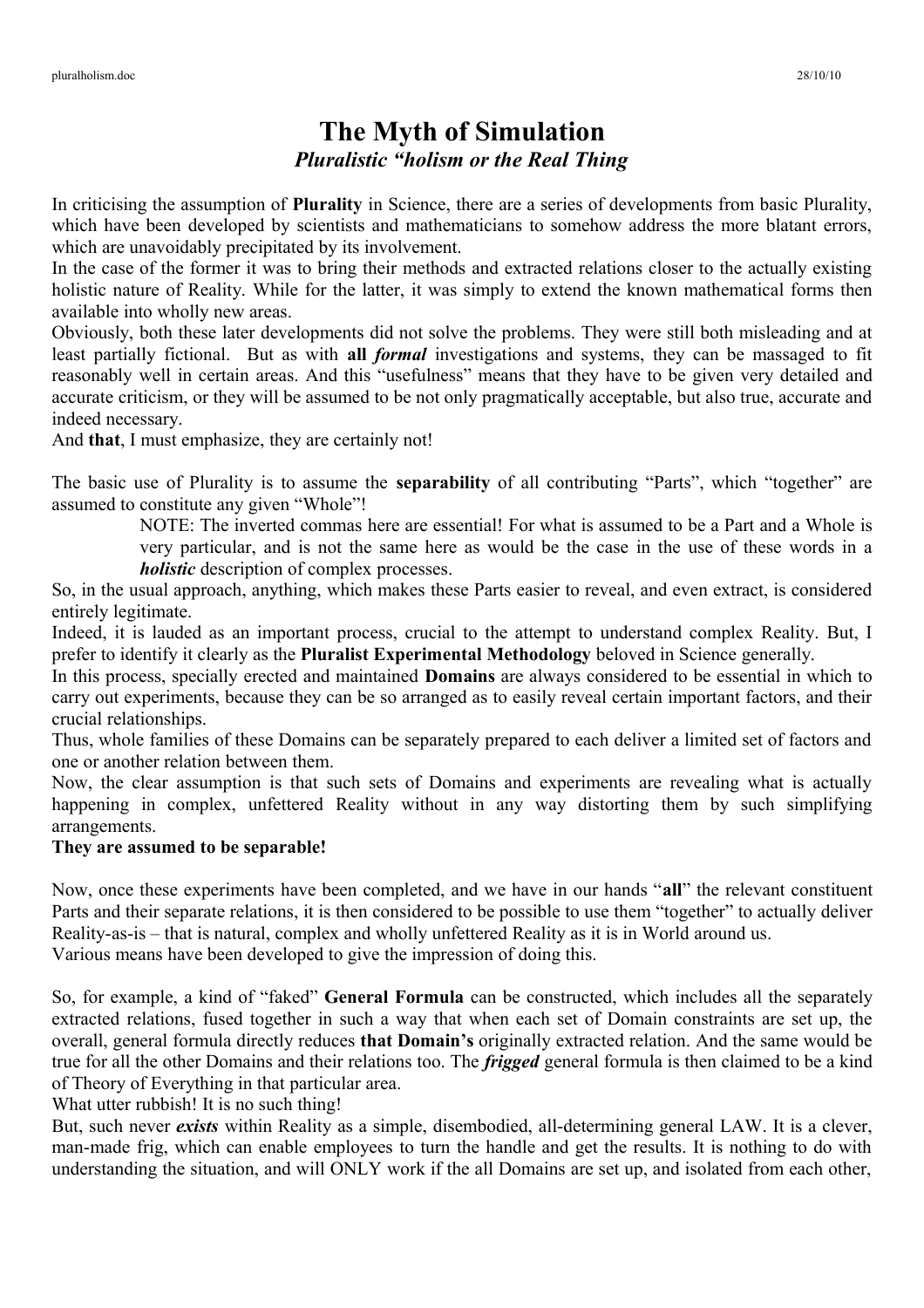in turn, so that the resources and products can be routed from one to the next through a complete sequence **like an Oil Refinery**, for example.

In unfettered Reality NONE of these separately extracted contributions and relations are the *same*. For there they are NOT **components** but *aspects* of an integrated Whole, and crucially do not exist except when in that whole.

Indeed, it is the Whole, which plays a significant role in the nature of the "Part", and, what is more, nothing remains exactly the same throughout. They are all subject to incipient changes, and will at some point change into something else. Can the separated relations or even the combined general equation deliver these crucial changes? The answer is "NO!"

Our artificially "farmed" and extracted relations are similar, but qualitatively different to the real relations.

Now, such so-called **Additive Complexity** is only one, rather crude, attempt to deliver holistic Reality via an amalgam of pluralistically extracted relations.

The next trick is to have all the separate, pluralistic relations acting simultaneously, and to cycle round them, putting in the current required values into each in turn in an iterative way.

This is another approach, but it too has many major flaws!

The main one is that at particular junctures one of the relations ceases to be even remotely like what is going on, and has to be replaced by another (found separately in different *isolated* circumstances).

To signal the necessary switchover, there is another feature of this method.

It involves the finding of **threshold values** of key parameters, at which the old relation must be dumped, and replaced by the new one.

Of course, there is no way that this kind of regime could be administered by a human being (or even a closely coordinated team of human beings). Too much testing and switching and then applying is required.

This methodology is used almost entirely on computers, in what are termed **Simulation Programs**.

Ideally, though not usually, these need to be multiprocessor computers, so that many of these different processes can be done simultaneously (involving a corresponding increased complexity in the necessary programming, of course!).

But even so, it is yet another frig!

NOTE: I am once more pressed to liken such methods to Descreteness posing as Continuity, in that instead of an immanently self-modifying and changing complex, we substitute "moments" wherein we can interject our pluralist findings.

Now, the critic will, with justice, question why, if this is true, that such frigs can *approach* Reality so frequently – for it does so in the very best simulations. And in answer to this is **Dominance**!

Classical (simple) Holism would have all things equally contributing to an "almost random" mix, but that is rarely the case. Plurality approximates to real Holism by concentrating on those factors, which, for a time at least, dominate.

And while that remains the case, in what are termed Stable Interludes, the pluralistic extractions are not far from what is actually going on, especially in appropriately "farmed" circumstances.

But, as with all simplifications, such methods will always at some point fail, and fail catastrophically when stability is severely threatened, and an important *qualitative* change is nigh.

The essential relations are still the pluralistically extracted ones, and so are different from the similar relations, which hold (and sometimes changes dramatically) in unfettered Reality.

These then are the current ways in which a completely plurality-dominated experimental methodology is attempted to be used to model totally holistic, real-world situations.